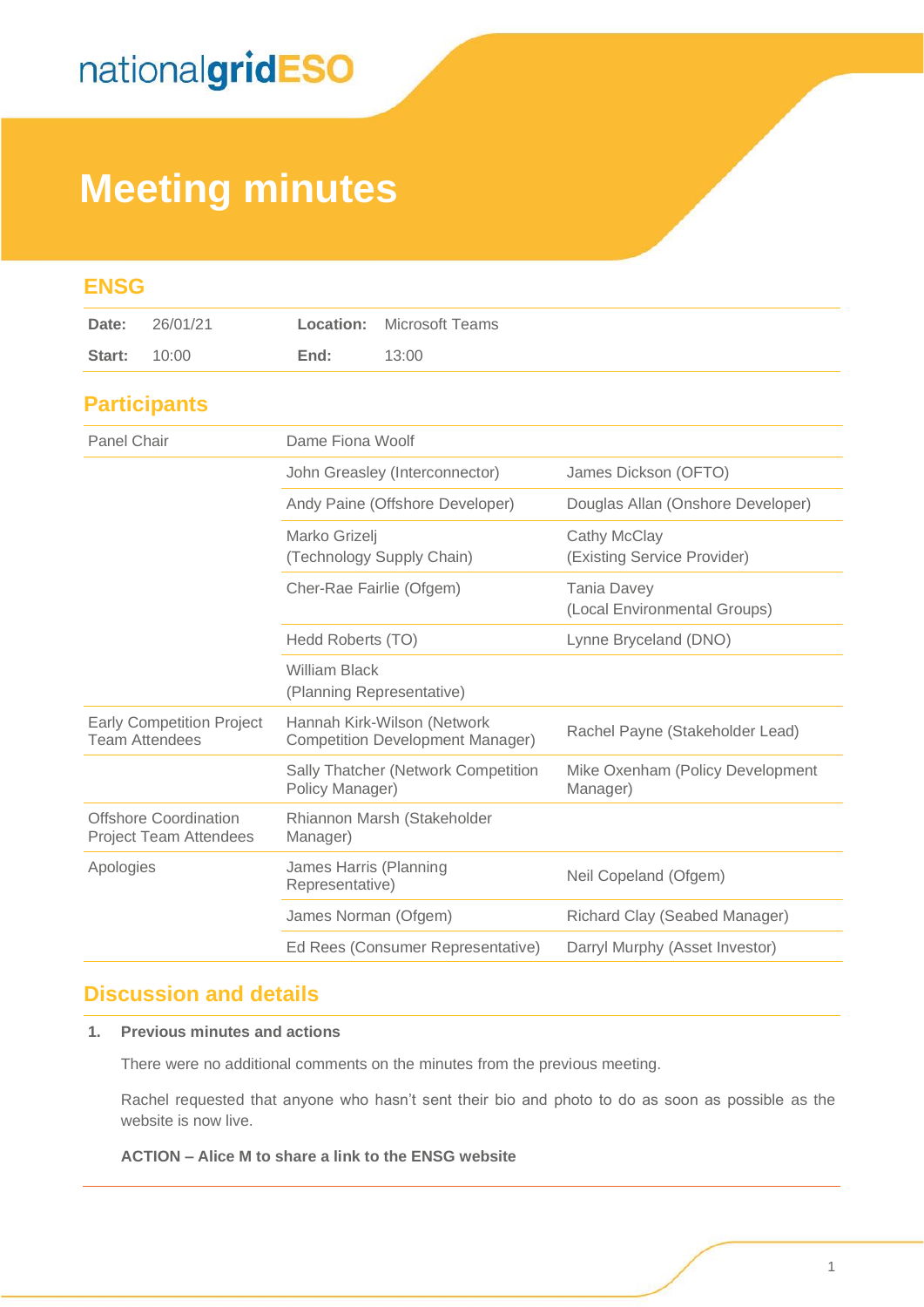Actions 9, 20, 21, 24, 28, 29 and 30 were all closed.

#### **2. Early Competition**

Hannah gave an overview of the responses to the Phase 2 consultation. It only received 7 written responses, though it had a lot of interest through the workshops. There were a few areas with a difference of opinion, mainly around how TOs compete. Two of the TOs submitted a proposal that it would be more appropriate that they would provide a counterfactual but the ESO position is still that all parties, including the TOs, should compete on the same basis. Some stakeholders have come back with what the role of TO should be and how to manage perceived conflicts of interest. They have said there is a need to understand the impact of any tender bid on the TOs' network without letting the TO influence the project identification/invitation to tender or the outcome in anyway. Some believe the TOs should not be able to compete at all.

There is more detail wanted for the post tender award costs assessment process, so the team provided more detail in the Phase 3 consultation. Not all costs can be passed through, so it is suggested that there is an upward adjustment cap, though the cap level has not been suggested yet.

James D said it would be useful to understand how the Phase 3 consultation has gone so far and what the views are on the engagement as there have been various sessions on the consultation. Hannah said they have been getting positive numbers and the sessions have been going well. 65 people have downloaded the consultation with 300 views of the news articles and 40 people attending the launch webinar. 20-25 people have signed up for each of the upcoming Q&A sessions. For other engagement, the team has worked with IPFA, to target some of the financial community as they were missing from the Phase 2 responses. Twitter is being used to communicate as well. Rachel said they have teamed up with the ESO Future Energy Scenario (FES) team and the ESO Electricity Ten Year Statement (ETYS) team to present how Early Competition may fit in with their annual publications and what the impact could be on the Networks Options Assessment (NOA). The team have asked attendees for feedback on the format of consultation and got a positive response.

James said he attended the IPFA webinar and thought it was good to get more engagement in that particular area.

Fiona said that the Phase 3 consultation is set out in a 'make them read it' format by asking general questions on whether the reader agrees at the end of each section. Fiona asked if there had been any feedback on whether it is a style that is more time consuming to respond to. Hannah said it is not something they have heard to date. They have tried to make questions straight forward to answer with a yes or no, but the team also didn't want to have too many questions. Rachel confirmed there has been no feedback yet and that they have tried to make it clear that respondents can respond with as little or much as they want.

Douglas asked whether it can be seen which individuals have downloaded the consultation, as he has downloaded it 5 times so far, so the 65 might not be individual hits. Rachel said she knows the count doesn't include ESO downloads, but she can find out if it counts individual downloads.

#### **ACTION – Rachel to check how many individuals downloads of Phase 3**

#### Commercial Model

Mike Oxenham led a Q&A on the proposed commercial model.

Fiona asked if everyone in the group was comfortable with the debt competition. James said there may be a risk of bid leakage where a party might be successful in the first stage and may have certain assumptions on what their outturn debt terms will be, but which prove not to be deliverable in the debt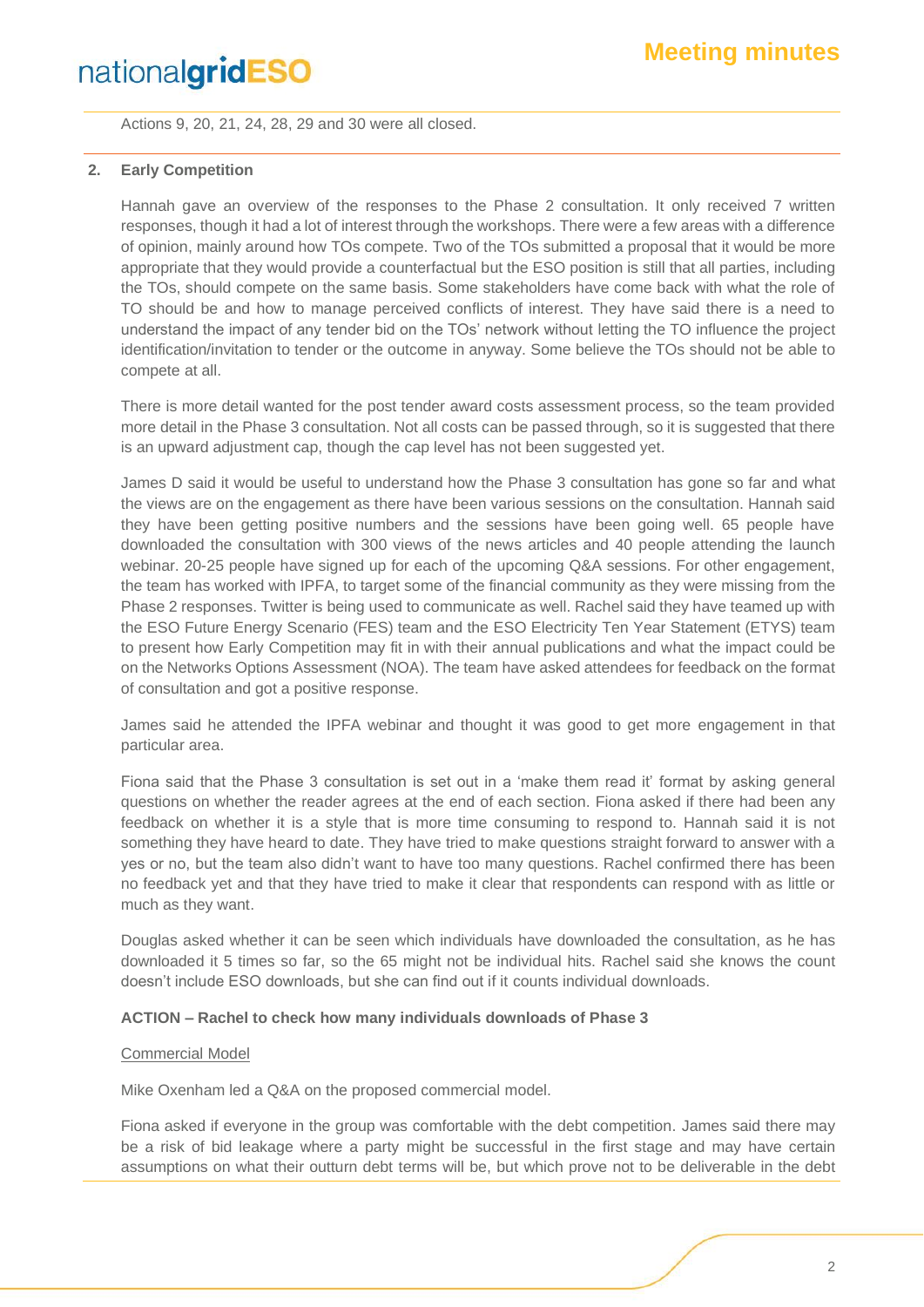competition. It is not clear how that will be resolved, whether the TRS will be amended or if the process is deemed incomplete and will need to be restarted from the beginning. A two-step process with debt competition could negate any benefit the party may bring in with financial structuring and eliminate any incentive to the preferred bidder to improve on the financing terms set out by the procurement body.

Mike said the procurement body will need to do some market soundings and research and will provide bidders with assumed terms of debt. Any change through the debt competition would be to the benefit of (or borne by, if there is adverse change) consumers. The current proposal limits the ability to differentiate between financial structuring. Mike said this approach may limit the competitive element for this aspect of the model but it remains the preferred approach. The team will be taking into account financial plans with a score and adjustment to TRS.

Fiona asked whether they are taking input from focussed infrastructure banks. Mike said they have had input from them and are hoping to get some responses from them to the detailed proposals. Mike confirmed they have been having conversations with the banks throughout the year to help inform their proposals. The banks didn't respond to the previous consultation. Uncertainty in the proposal is stemming from having one part fixed and another not fixed, but it does come down to bidders and equity providers.

Will asked if planning terms and performance bonds will allow a third party (e.g. funder) to step in and provide services. If someone installs a large set of infrastructure and walks away then someone else needs the right to step in to remove or operate it. This has been done for onshore windfarms but how would it be done more widely as part of Early Competition. Mike said if something goes significantly off plan, they could ensure there is some form of security to support the network need being met and to protect consumers, but they are finding it challenging to set an appropriate security level and that it needs more thought on how to get to the right number.

Douglas asked how incumbent TOs deal with risk. Mike said it is a slightly different risk, so there is no need for performance bonds. The ESO has securities in place with the generator but not with the TOs. The risk is mitigated in a different way as the incumbent TO can't walk away. Hedd agreed that it is not comparable.

James asked how Early Competition would be implemented in the context of project financed SPVs delivering this as the recipient of the TRS; is the expectation that this is essentially additional cash that is raised and put in a bank account as collateral to deliver the performance bond and has the team looked at what the implication might be to the project finance terms. Mike replied that in their proposal they set out a performance bond or some other equivalent form of security. The team have used the phrase bond but are not sure whether that means bond alone or whether something more similar to what exists for offshore is appropriate. For offshore, there is already a form of performance bond through the construction period in the codes set at 20% of the capital. It can be considered whether that is the correct number. For how securities are provided currently, it depends on theorganisation's credit rating; at a certain level there is no need to provide security, otherwise there would be a need to provide a letter of credit or escrow, for example. Mike said there is the potential for doubling counting where the party may need to secure with their debt provider for the same risk, so it needs to be explored whether more than that which is necessary is being asked for.

Hedd asked about the length of need and asked if it will be adjusted on case by case basis for more innovative technologies and approaches coming along or for the finance (debt or equity) available. Mike said there are certain things that they need to continue to explore prior to the Ofgem decision. It needs to be considered further how to make the decision on how long the need is. The needs case will have the biggest influence on revenue stream length.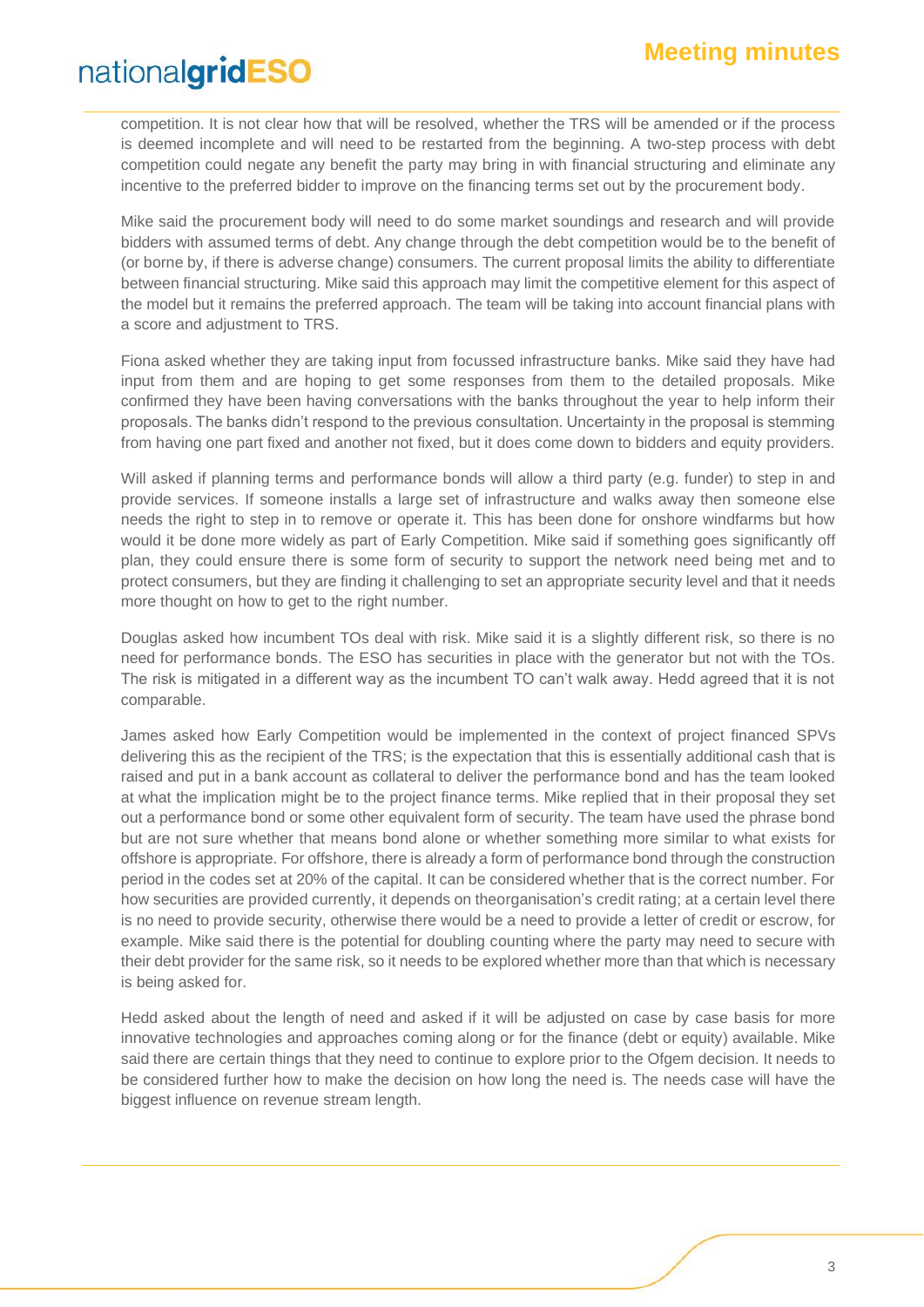#### Project Identification and End to End Process

Sally led a Q&A on proposed project identification and the end-to-end process.

Hedd said he is concerned that the situation only becomes certain closer to the need identification and when the lead time has an impact on consumers. There is a risk that we get to the position where nothing is ever identified as we are waiting for things to become more certain and then it is too late. Sally said they will be looking at the FES scenarios as well as the NOA but it is an area that will be kept under review. They will consider what is coming through each year and will be trying to strike a balance between certainty of the need and identifying projects early enough for Early Competition.

Andy said the lack of certainty on deliverability has the risk of delivery, therefore extension management mechanisms are needed. So, there is a question of how you frame that and how certain you can get to the point of something going to external competition with net zero ambitions. Andy asked if there is a value threshold on the works for Early Competition. Sally said there are no value criteria proposed on the basis they don't have a reason to set a particular limit. As thinking continues to develop and costs of competing are better understood, it may lead to suggestions of a minimum value. Another angle is that the ESO is already running competitions for network Pathfinders and trying to learn from those processes.

James asked how it is envisaged to manage the process to fit in with the cyclical process of NOA, FES and ETYS on an annual basis and how these processes will interact with the process that will be done with Ofgem to launch a competition for a particular project. If it is longer than a year, the documents will be out of date. Sally said the pre-tender process will fit with NOA cycles. The process will be to identify that the project meets the criteria in the first year NOA, then by the second year NOA, assuming no major change, launch the ITT and the project will be frozen in the NOA in essence and will not be considered with further options as the ESO need to commit to high level solutions.

Fiona asked whether environmental and social implications are being considered. Sally said that she expects that their impacts will be a key feature of what is assessed.

James asked if comparing the winning bid against a more conventional RIIO model (counterfactual) solution is still being considered. Sally said they don't think that is a workable option; it would be difficult to have an option developed outside the competitive process.

#### Roles & Responsibilities and Early Competition in Distribution

Fiona said that allowing the TOs to compete enables them to offer their incumbent advantages, which could benefit consumers. There is added activity for the ESO coupled with ring fencing of the TOs' bidding teams. The TOs influence over the planning process is an issue. Fiona asked who currently does what in the NOA process. Sally said currently the TOs design connection agreements and carry out asset replacements. For the NOA process, the needs are identified by the ESO with input from the TOs. The ETYS process shows where the gaps are. The TOs then create a suite of options with input from the ESO. The Interested Persons Process fits in here. The team are starting to look at how stakeholders can put forward options in this options development process. Options go through the NOA assessment to see which combination of options produces the most economical solution. This then goes to the NOA committee where TOs also attend. The TOs should continue in this process as they have the expertise of their networks and planning teams. Fiona remarked that the ESO does not seem to have seriously considered building up the Network Planner capability to conduct this role independently, and that if there is an issue that the TOs believe the ESO is missing, no doubt they would bring this to the ESO's attention.

Fiona asked the group if they are in agreement on the ESOs proposals on TO conflict mitigation. James said the group had raised concerns regarding this in the past (which were not worth repeating again) however it is important to consider what the views of prospective bidders are in light of this approach to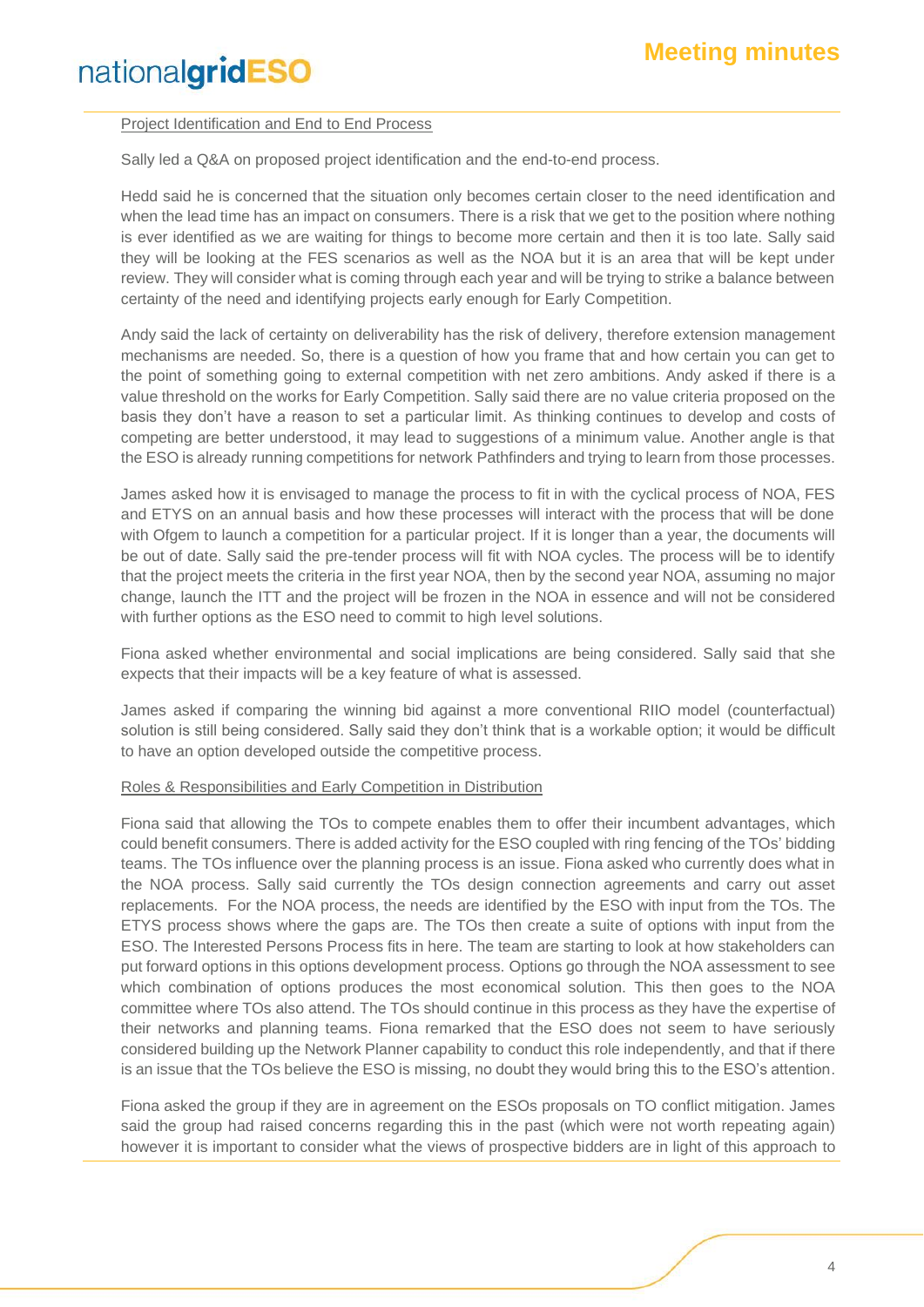include TOs and what this may do to their appetite to participate in the competition process. This will define the success of the proposed competition.

Hannah asked the group if there are any thoughts or views on the consultation in general. Lynne said from distribution prospective she agrees with what has been discussed so far. However, she is not clear on the roles of the ESO and DNOs (which are transitioning) in Early Competition, so the discussion needs to continue on this. For the TOs there doesn't seem to be any difference from Phase 2 to Phase 3 and that no rationale for this had been adequately provided. Lynne said that very recently the ESO has been engaging with them on what a counterfactual approach might be like and it would have been good if this had been put in the consultation. Sally said the ESO in their first consultation talked about the manner of TO competition, whereas the second consultation looked more at TO conflict mitigation. Lynne said SSE's and SPT's position is that they would prefer a counterfactual and it would have been good to explore it in the consultation to allow them to provide comments.

Fiona said in relation to the risks of conflict mitigation, it would be good to understanding better the opportunities for the risks to arise where the TOs could distort the level playing field in their favour. This could be by the way they take part in the process, how the Approver interacts and the way the ringfencing will work. This is to be debated at the next meeting.

#### **ACTION – To discuss the role of the TO in Early Competition in the next meeting**

#### **3. Offshore Coordination Consultation Update**

#### **Phase 1 Report discussion**

Rhiannon gave an overview on the current position on Phase 2, where the ESO has funding until March 2021. The team are working closely with Ofgem and BEIS to agree the scope, responsibilities and deliverables for April 2021 onwards, and the ENSG report on Phase 2 scope has been shared with Ofgem as part of funding conversations. There have been some changes to the Phase 2 scope - the CBA has been removed after discussion with Ofgem. The time will be redirected to more value-add activities on the other workstreams. The workstreams have been restructured to align with OTNR. The workstreams are:

- Early opportunities
- Pathway to 2030
- **Enduring regime**
- Multipurpose interconnectors (work on this topic will span the other three workstreams)

Andy said it was good to see the workstreams aligned with OTNR and asked who sat on the Advisory Group. Rhiannon said she will send an email detailing the OTNR groups.

#### **ACTION – RM to send email clarifying the ONTR groups**

John said that the Expert Advisory Group seems to provide the same input for the OTNR as the ENSG for Offshore Coordination so the ESO should use the OTNR Expert Advisory Group.

Rhiannon went through slides 14 to 20 to give an overview of the Phase 1 stakeholder engagement to feed into the ENSG Offshore Coordination report.

Fiona asked Tania if she is happy about the way in which the environmental groups have been consulted. Tania said she was happy and had been engaged for Phase 1 and Phase 2. Tania also confirmed the OTNR Expert Advisory Group has environmental representatives. Tania also said that she had agreed